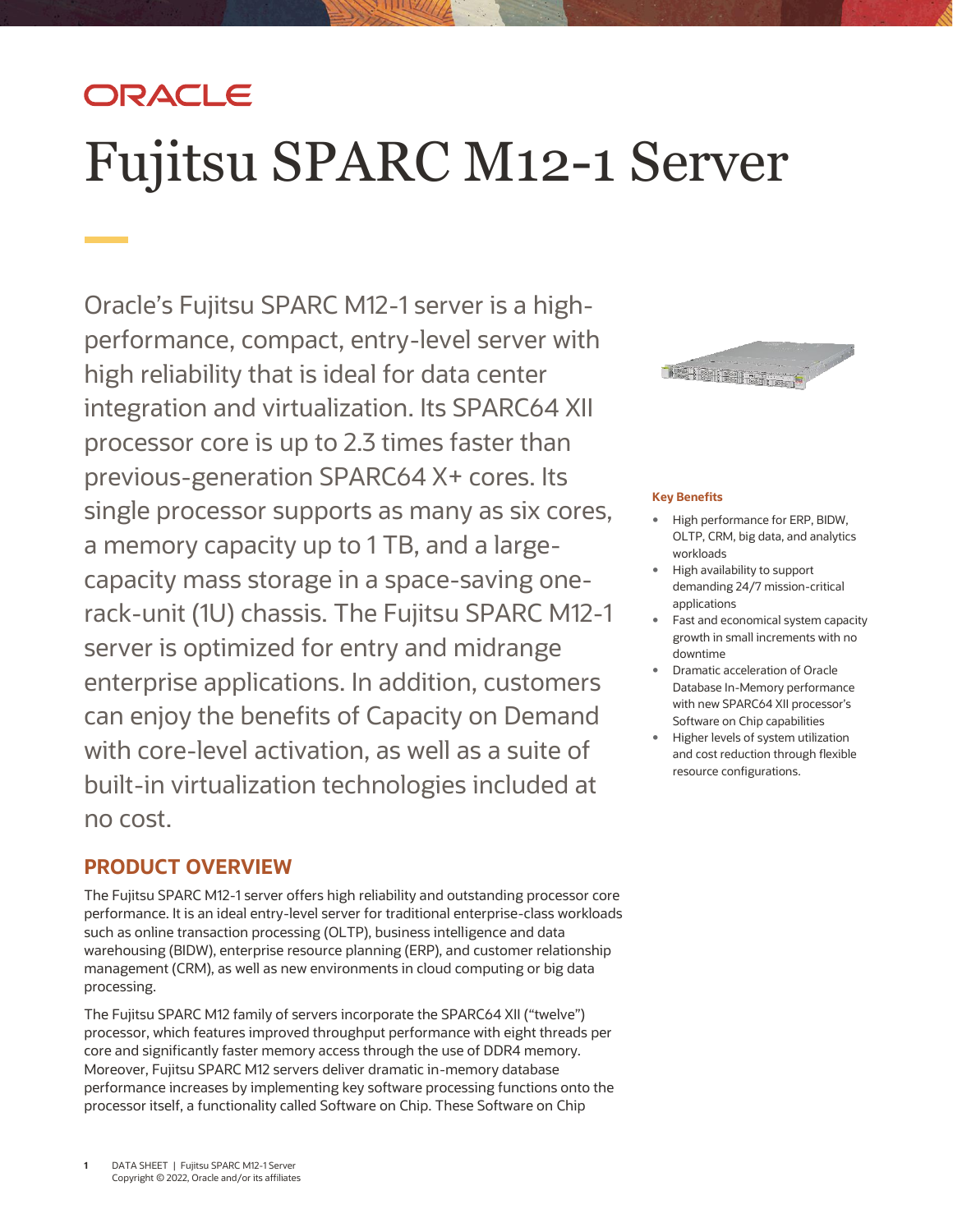features include single instruction, multiple data (SIMD) and decimal floating-point **Key Features** arithmetic logical units (ALUs).

 Additional Software on Chip technology is implemented to accelerate cryptographic processing using the Oracle Solaris encryption library. This reduces the overhead of encryption and decryption dramatically.

#### **Keep Pace with Expanding Needs**

 The Fujitsu SPARC M12-1 server is designed to reduce total cost of ownership (TCO), rapidly deploy new business services, and reduce server sprawl by consolidating existing systems more cost-effectively and more reliably. IT managers can take advantage of enterprise-class reliability, availability, and scalability (RAS) features in this compact server and can incrementally grow capacity to meet their business requirements as they change.

#### **Oracle Solaris: the World's Most Advanced Enterprise Operating System**

 Only Oracle offers the Oracle Solaris binary application guarantee, which provides SPARC M12-1 server supports Oracle Solaris 11 and 10, which offer the powerful Oracle Solaris ZFS file system, and unmatched capabilities such as dynamic tracing (the DTrace feature of Oracle Solaris), a cryptographic infrastructure, user and process rights management, and the Oracle Solaris IP Filter feature. In addition, Oracle Solaris guaranteed binary and source-code compatibility for legacy applications. The Fujitsu 9 and 8 are supported using Oracle Solaris Legacy Containers.

#### **Advanced Virtualization and Consolidation**

 SPARC-based servers are the industry's most advanced consolidation and virtualization platforms. Oracle VM Server for SPARC software enables as many as 256 logical domains to be deployed in a single Fujitsu SPARC M12-1 server. The logical domains can be further virtualized with Oracle Solaris Zones, a feature of Oracle Solaris, which supports thousands of virtual machines.

### **FUJITSU SPARC M12-1 SERVER SPECIFICATIONS**

#### **ARCHITECTURE**

#### Processor

- 6-core, 3.2 GHz SPARC64 XII processor
- Dual-instruction pipeline per core
- 48 threads per processor (8 threads per core)
- 48 integer execution units per processor (8 per core)
- 48 floating-point units per processor (8 per core)
- 1 random number generator (1 per processor)

#### Cache per Processor

- **Level 1: instruction: 64 KB; data: 64 KB per core**
- Level 2: 512 KB per core
- **Level 3: 16 MB per processor**

- The SPARC64 XII processor core is up to 2.3 times faster than previousgeneration SPARC64 X+ processor cores.
- The system supports up to six processor cores and 1 TB of memory.
- Software on Chip instructions on the SPARC64 XII processors accelerate key database functions.
- Per-core activation allows granular and agile response to changes in business requirements.
- Layered virtualization includes Oracle VM Server for SPARC and Oracle Solaris Zones technologies.
- **Server management is done through**  the independent service processor's eXtended System Control Facility (XSCF).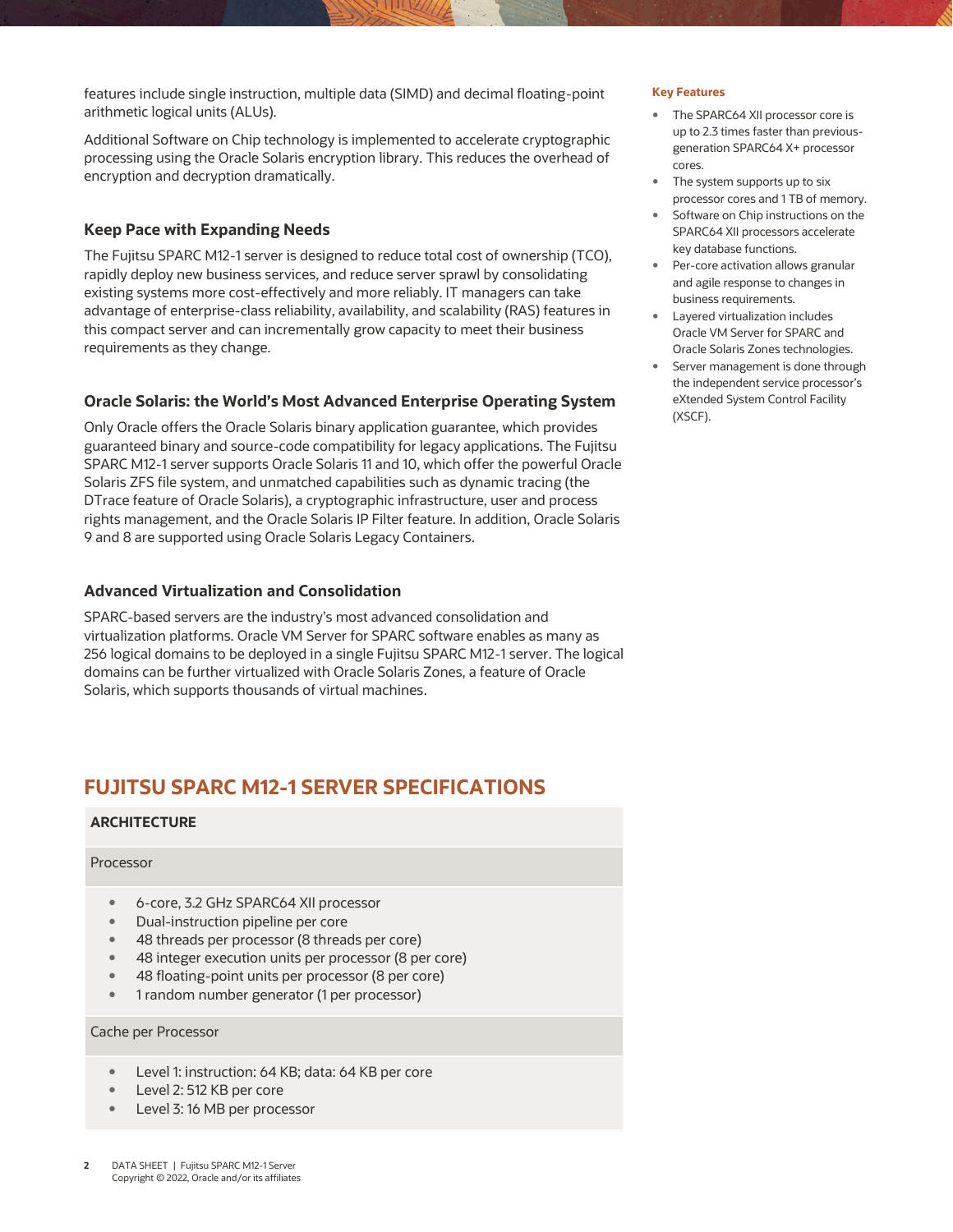#### System Configuration

- Fujitsu SPARC M12-1 servers are always configured with one SPARC64 XII processor
- 16 dual inline memory module (DIMM) slots per processor support half and fully populated memory configurations using 16, 32, or 64 GB DDR4-2400 DIMMs
	- **1 TB maximum memory configuration with 64 GB DIMMs**

#### System Architecture

**SPARC V9 architecture, ECC protected** 

#### **INTERFACES**

- Network: Provided with selectable network adapter PCIe card.
- Disks and internal storage: One SAS-2 controller providing hardware RAID 0, 1, and 1E/10 (ZFS file system provides higher levels of RAID)
- Expansion bus: Three low-profile PCIe 3.0 (3 x8) slots
- PCI Expansion Units: Up to 33 slots (with three PCI expansion units connected)
- Ports: Two external USB (one front USB 2.0 and one rear USB 3.0)
- Administration interface: Two 1000Base-T (RJ45) network ports, one RJ45 serial management port, One USB port (for maintenance only)

#### **MASS STORAGE AND MEDIA**

Internal storage:

- Up to eight 2.5-inch SAS-2 drives
	- 600 GB or 1.2 TB hard disk drives (HDD)
	- 400 GB or 800 GB solid state drive (SSD)

External storage:

- External DVD drive available
- Oracle offers a complete line of best-in-class, innovative storage, hardware, and software solutions, along with renowned world-class service and support. For more information, please refer to **[oracle.com/storage](http://www.oracle.com/storage)**

#### **POWER SUPPLIES**

- Two hot-swappable AC 770 W redundant (1 + 1) power supplies
- Voltage 100 to 120 VAC, 200 to 240 VAC, frequency 50/60 Hz
- Maximum operating input current at 100/200 VAC: 8.1/4.0 A
- Maximum operating input power at 100/200 VAC: 785/774 W

#### **KEY RAS FEATURES**

- End-to-end ECC protection
- Guaranteed data path integrity
- Automatic recovery with instruction retry
- **Dynamic L1, L2, and L3 cache way degradation**
- ECC and extended ECC protection for memory, memory mirroring, periodic memory patrol, and Predictive Self Healing (a feature of Oracle Solaris)
- Hardware redundancy in memory (when mirroring), HDD/SSD, PCI cards (multipath configuration), power system, power supply unit (PSU), and fan
- Hot-pluggable HDD/SSD, PSU, and fan. Hot plugging of PCI cards supported with the PCI Expansion Unit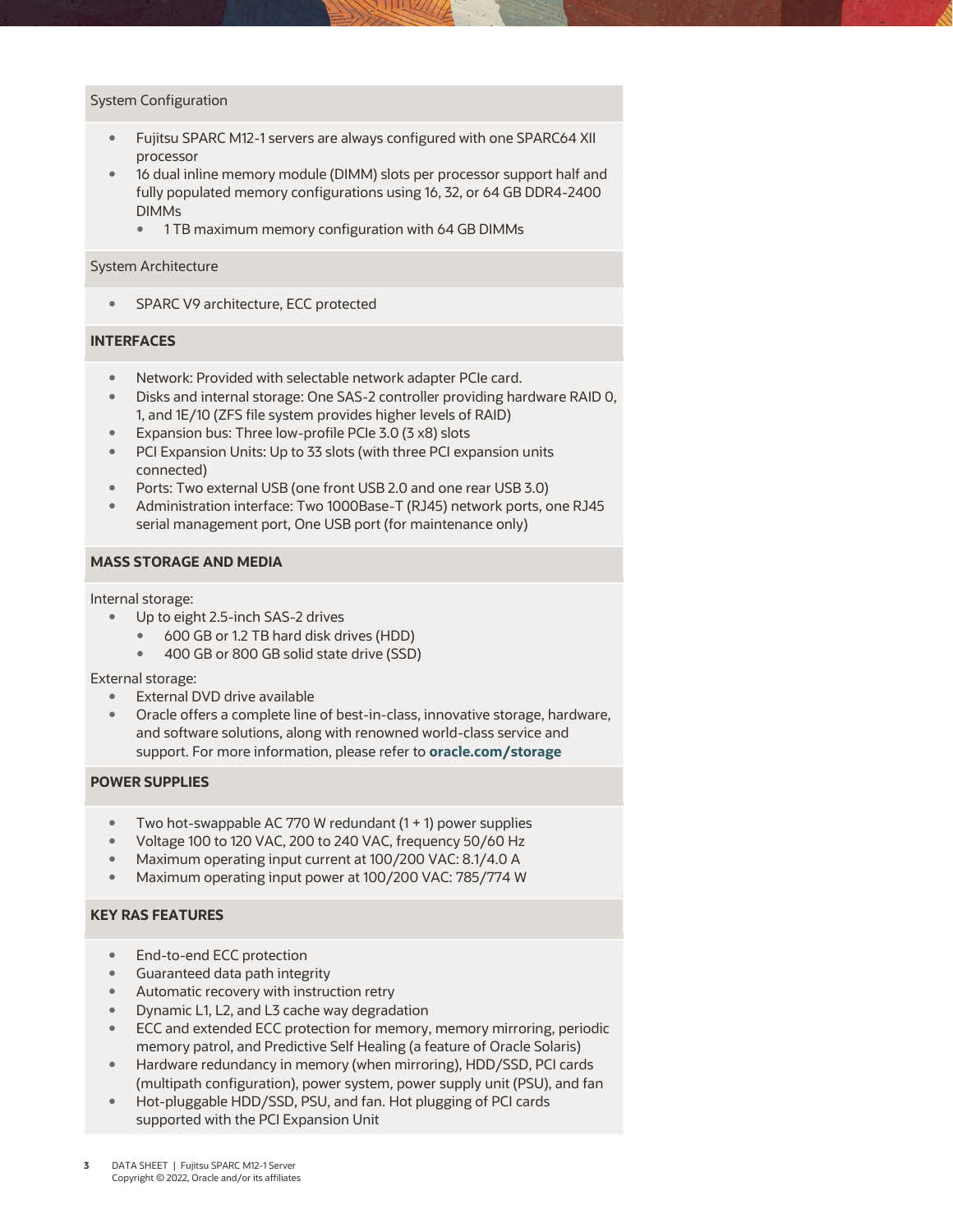- Live operating system upgrades
- **Firmware updates during system operation**

#### **SOFTWARE**

#### Operating System

 Oracle recommends the latest version of Oracle Solaris 11.4 for enhanced performance and functionality, including features enabled by Software on Chip technology

- Control domain:
	- Oracle Solaris 11.3 + SRU11.3.17.5.0 or later
	- Oracle Solaris 11.2 + SRU11.2.15.5.1
	- Oracle Solaris 11.1 + SRU11.1.21.4.1
	- **Oracle Solaris 10 1/13 plus required patches**
- The following versions are supported within guest domains:
	- Oracle Solaris 11.1 or laterOracle Solaris 10 1/13\*
	- Oracle Solaris 10 8/11\*
	- Oracle Solaris 10 9/10\*
		- \* Plus required patches

 Applications certified for Oracle Solaris 9 or 8 only may run in an Oracle Solaris 9 or 8 branded zone running within an Oracle Solaris 10 domain.

#### Software Included

- Oracle Solaris 11.4 (latest version), which includes Oracle VM Server for SPARC
- Oracle Solaris ZFS (default file system)

#### Virtualization

 Built-in, no-cost Oracle VM Server for SPARC provides the flexibility and power for may be run within a single Oracle VM Server for SPARC logical domain. running multiple logical domains in a single server. Multiple Oracle Solaris Zones

#### **ENVIRONMENT**

Operating temperature:

- $\bullet$  5° C to 35° C at 0 to 500 m (41° F to 95° F at 0 to 1,640 ft.)
- $\degree$  5° C to 33° C at 501 to 1,000 m (41° F to 91° F at 1,641 to 3,280 ft.)
- $\degree$  5° C to 31° C at 1,001 to 1,500 m (41° F to 88° F at 3,281 to 4,920ft.)
- $\degree$  5° C to 29° C at 1,501 to 3,000 m (41° F to 84° F at 4,421 to 9,840 ft.)

#### Nonoperating temperature:

- $-25^{\circ}$  C to 60 $^{\circ}$  C (-13 $^{\circ}$  F to 140 $^{\circ}$  F) (packed)
- 0 to 50° C (32° F to 122° F) (nonpacked)

Operating relative humidity: 20% to 80% relative humidity, noncondensing

Nonoperating relative humidity: 8 to 80% relative humidity, noncondensing

Operating altitude: 0 m to 3,000 m (0 feet to 9,840 feet)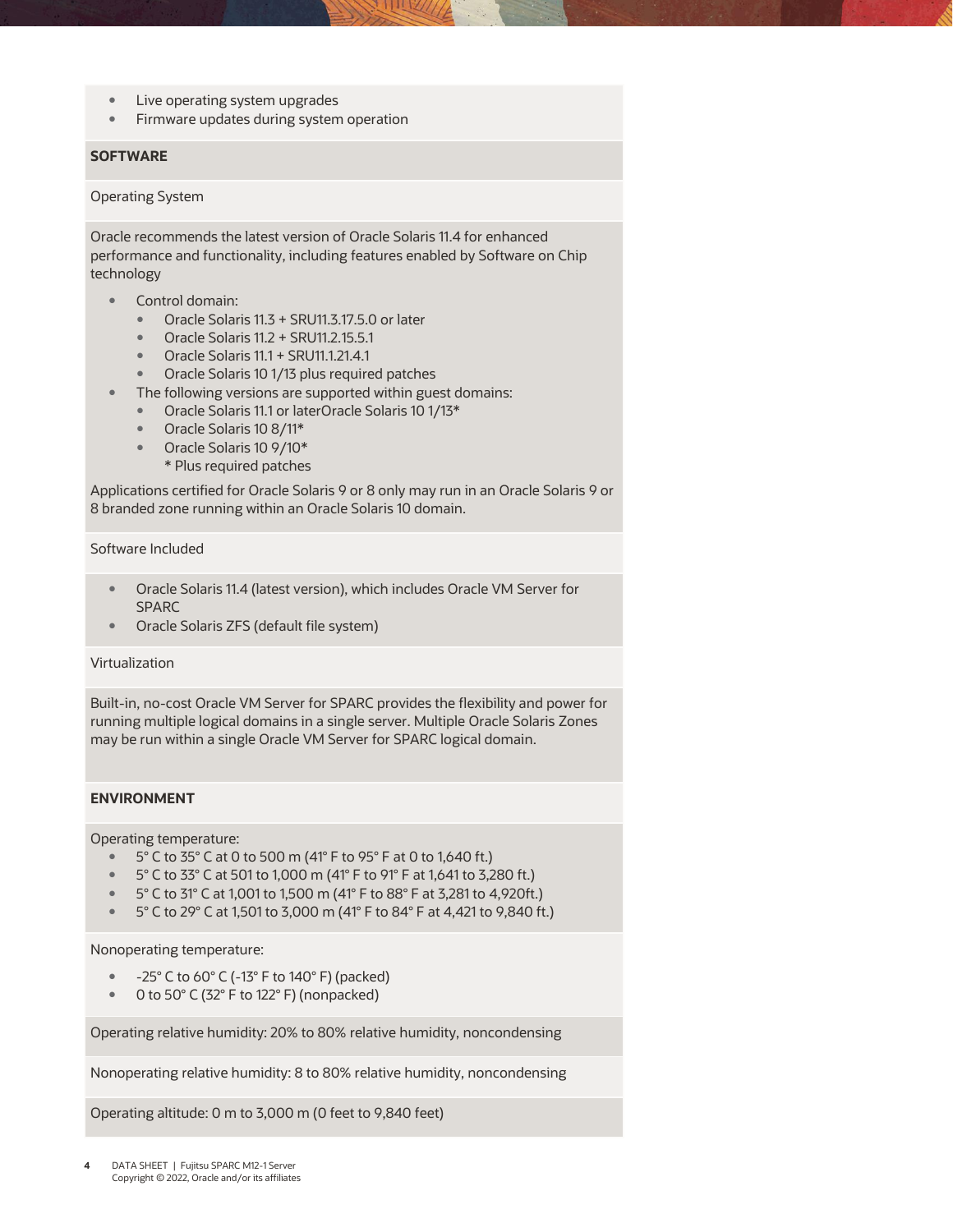#### Acoustic noise

| <b>DESCRIPTION</b>   | <b>ONE CPU INSTALLED</b> |
|----------------------|--------------------------|
| Sound power level    | 7.4 B                    |
| Sound pressure level | 58 <sub>dB</sub>         |

#### **REGULATIONS (MEETS OR EXCEEDS THE FOLLOWING REQUIREMENTS)**

#### **Safety:**

 UL/CSA 60950-1, UL/CSA 62368-1, EN 62368-1, IEC 60950-1 CB scheme with all country differences, IEC 62368-1 CB scheme with all country differences

#### **EMC:**

- Emissions: FCC 47 CFR 15, ICES-003, EN 55032, KN32, EN 61000-3-2, EN 61000-3-3, JIS C 61000-3-2
- **Immunity: EN 55024, KN35**

#### **Certifications:**

 North America Safety (NRTL), European Union (EU), International CB Scheme, BSMI (Taiwan), RCM (Australia), CCC (PRC), KCC (Korea), VCCI (Japan), EAC (Eurasian CU), BIS (India)

#### **European Union directives:**

 amended, Low Voltage Directive 2014/35/EU, EMC Directive 2014/30/EU, WEEE Directive 2012/19/EU, and Eco design Directive 2009/125/EC Restriction of Hazardous Substances (RoHS) Directive 2011/65/EU as

 All standards and certifications referenced are to the latest official version. For additional detail, please contact your sales representative.

Other country regulations/certifications may apply.

#### **DIMENSIONS AND WEIGHT**

- Height: 42.5 mm (1.67 inches); 1U
- Width: 431 mm (17.0 inches)
- Depth: 721 mm (28.4 inches)
- Weight: 18 kg (40 lb.)